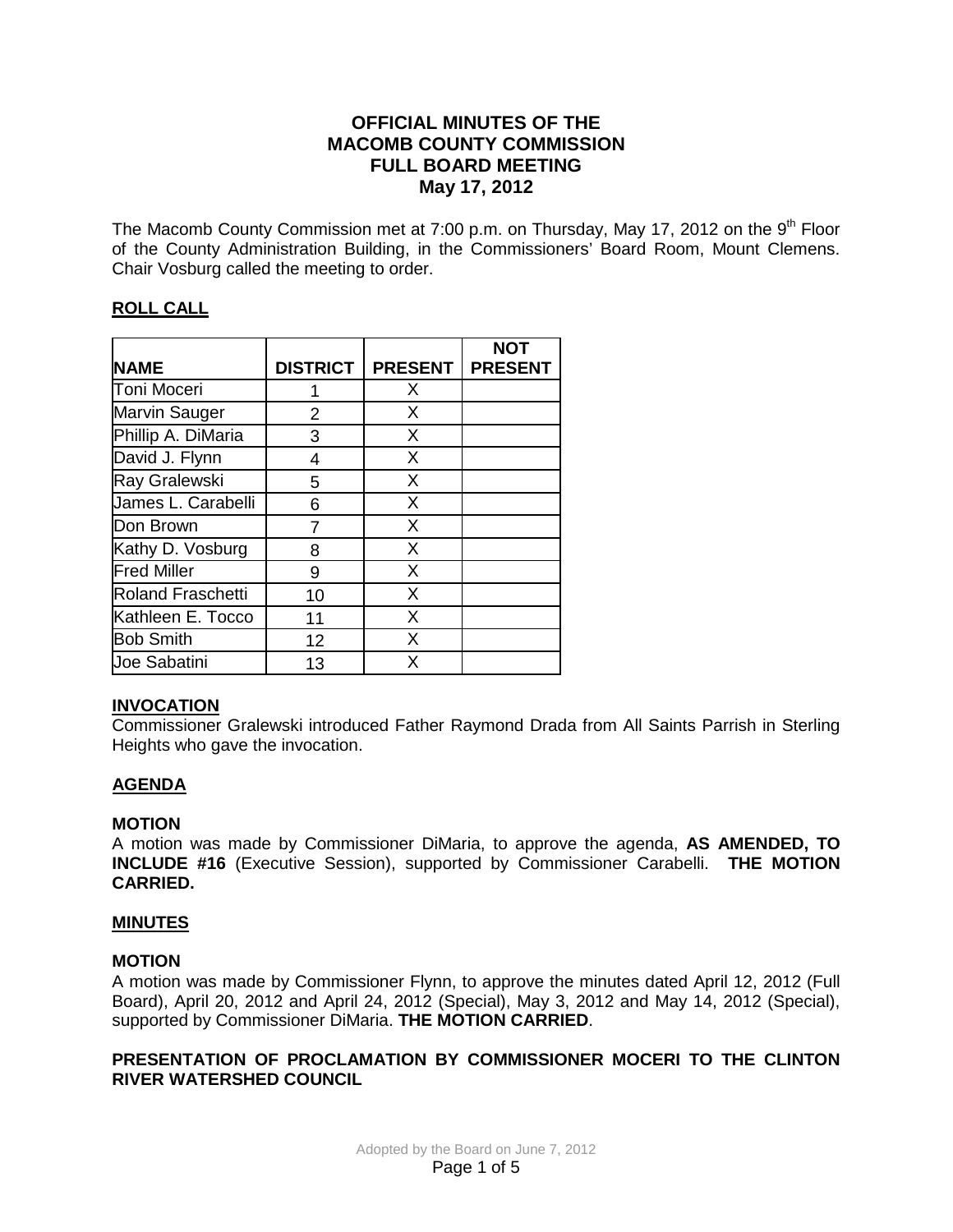### **PRESENTATION OF PROCLAMATION BY COMMISSIONER VOSBURG FOR SAFE BOATING WEEK AND TRIBUTES TO MARINE SAFETY OFFICERS**

#### **PRESENTATION OF PROCLAMATION BY COMMISSIONER DIMARIA FOR PUBLIC SERVICE CHAPLAINS APPRECIATION DAY AND TRIBUTES TO PUBLIC SAFETY CHAPLAINS**

### **PUBLIC PARTICIPATION**

None

### *COMMITTEE REPORTS*

#### **MOTION**

A motion was made by Commissioner Brown, to waive the reading of the committee reports, supported by Commissioner DiMaria. **THE MOTION CARRIED.** 

#### **BOARD OPERATIONS COMMITTEE MEETING – May 15, 2012**

The clerk read the recommendation from the Board Operations Committee and a motion was made by Chair Tocco, supported by Vice-Chair Carabelli, to adopt the committee recommendation:

**R12-036** Concur in the recommendation of the County Executive and approve the reappointment of Diane McGee to the Civil Service Commission for a six year term beginning December 31, 2011 to December 31, 2017; Further, a copy of this Board of Commissioners' action is directed to be delivered forthwith to the Office of the County Executive.

### **THE MOTION CARRIED.**

#### **ECONOMIC DEVELOPMENT COMMITTEE MEETING – May 16, 2012**

The clerk read the recommendation from the Economic Development Committee and a motion was made by Co-Chairs Carabelli & Flynn, to adopt the committee recommendation:

**R12-037** Authorize submission of 2012 CDBG and Home Annual Plan to HUD. Further, that a quarterly report on the status of funds be brought before this committee. Further, a copy of this Board of Commissioners' action is directed to be delivered forthwith to the Office of the County Executive.

#### **THE MOTION CARRIED.**

### **FINANCE COMMITTEE MEETING – May 16, 2012**

The clerk read the recommendations from the Finance Committee and a motion was made by Chair Brown, supported by Vice-Chair Miller, to adopt the committee recommendations:

**R12-038** Approve an increase in the Senior Citizen Services general fund budget for \$29,057.93 in Special Needs funds which have been received throughout previous years through fundraising efforts; the requested funds are currently in the fund balance; Further, this budget action addresses budgetary issues only. It does not constitute the commission's approval of any county contract. If a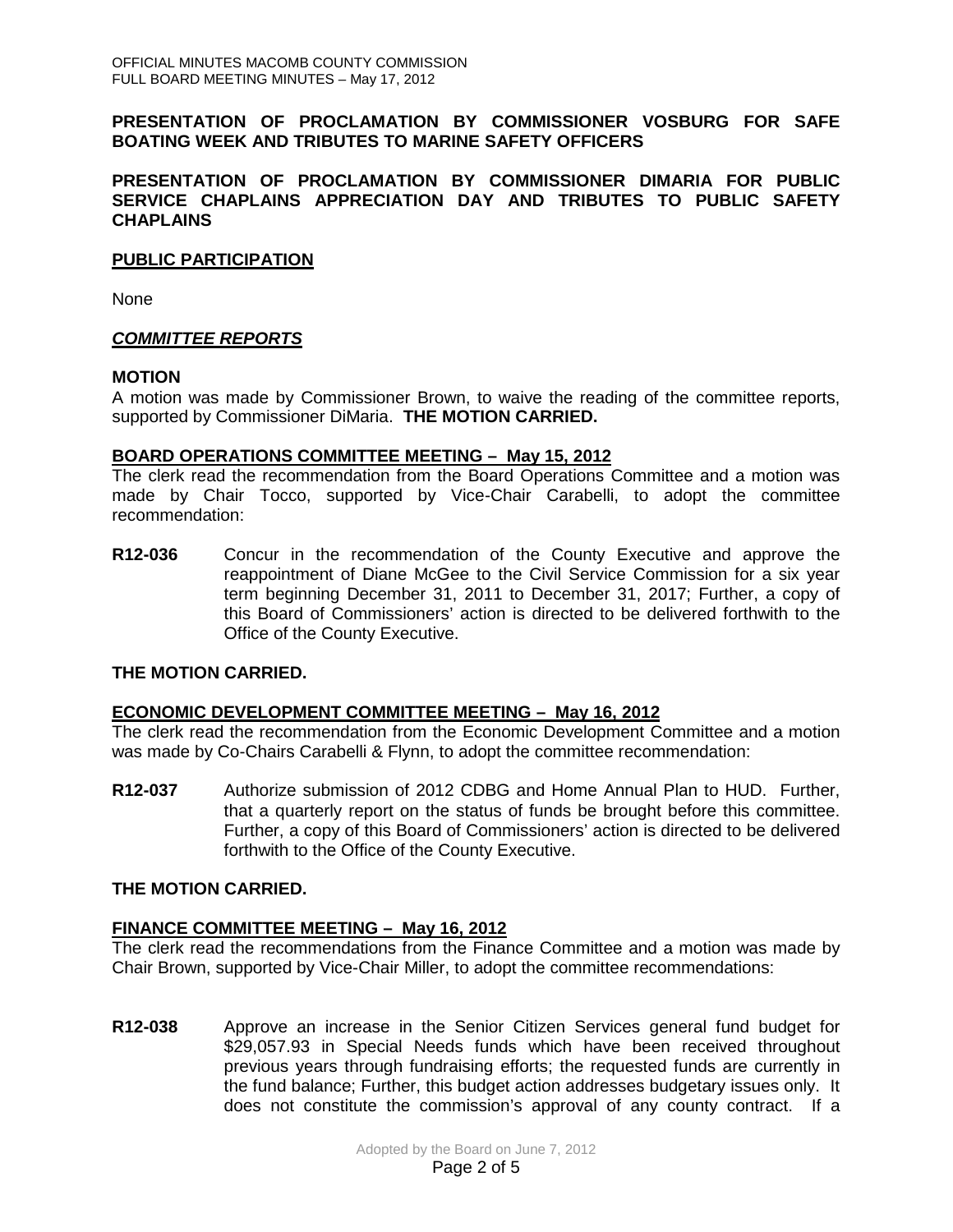contract requires commission approval under the county's contracting policy or the county's procurement ordinance, such approval must be sought separately; Further, a copy of this Board of Commissioners' action is directed to be delivered forthwith to the Office of the County Executive.

- **R12-039** Concur in the request of the Prosecutor's Office and approve the renewal of the Macomb Auto Theft Squad Grant for 2012/2013, requiring a county match of \$70,002.50; Further, a copy of this Board of Commissioners' action is directed to be delivered forthwith to the Office of the County Executive.
- **R12-040** Approve a budget for the Ethics Board in the amount of \$60,000, with funding available in the general fund contingency account; Further, a copy of this Board of Commissioners' action is directed to be delivered forthwith to the Office of the County Executive.

### **THE MOTION CARRIED.**

### **CORRESPONDENCE FROM EXECUTIVE**

None

### **PROCLAMATIONS**

### **MOTION**

A motion was made by Commissioner Brown, to adopt the following Proclamations in their entirety, supported by Commissioner Sauger.

- Proc. #12-16 May 24, 2012 as the First Public Service Chaplains Appreciation Day in Macomb County (offered by DiMaria; recommended by Board Operations Committee on 05/15/12)
- Proc. #12-18 Commending CARE of Southeastern Michigan for Thirty-Five Years of Service to the Community (offered by Board Chair; recommended by Board Operations Committee on 05/15/12)
- Proc. #12-19 Commending Lincoln High School on Winning the Get Schooled Attendance Challenge (offered by Moceri; include Sauger; recommended by Health and Human Services Committee on 05/15/12)
- Proc. #12-20 Commending the Clinton-Macomb Public Library on Its Twentieth Anniversary (offered by Sabatini, Miller and Smith; recommended by Finance Committee on 05/16/12)
- Proc. #12-22 Commending John Brennan on the Dedication of a Conference Room in His Honor at the Clinton-Macomb Public Library; (offered by Sabatini, Miller and Smith; recommended by Finance Committee on 05/16/12)
- Proc. #12-21 Commending Bob and Cheryl Cannon on the Dedication of a Conference Room in Their Honor at the Clinton-Macomb Public Library; (offered by Sabatini, Miller and Smith; recommended by Finance Committee on 05/16/12)

### **THE MOTION CARRIED.**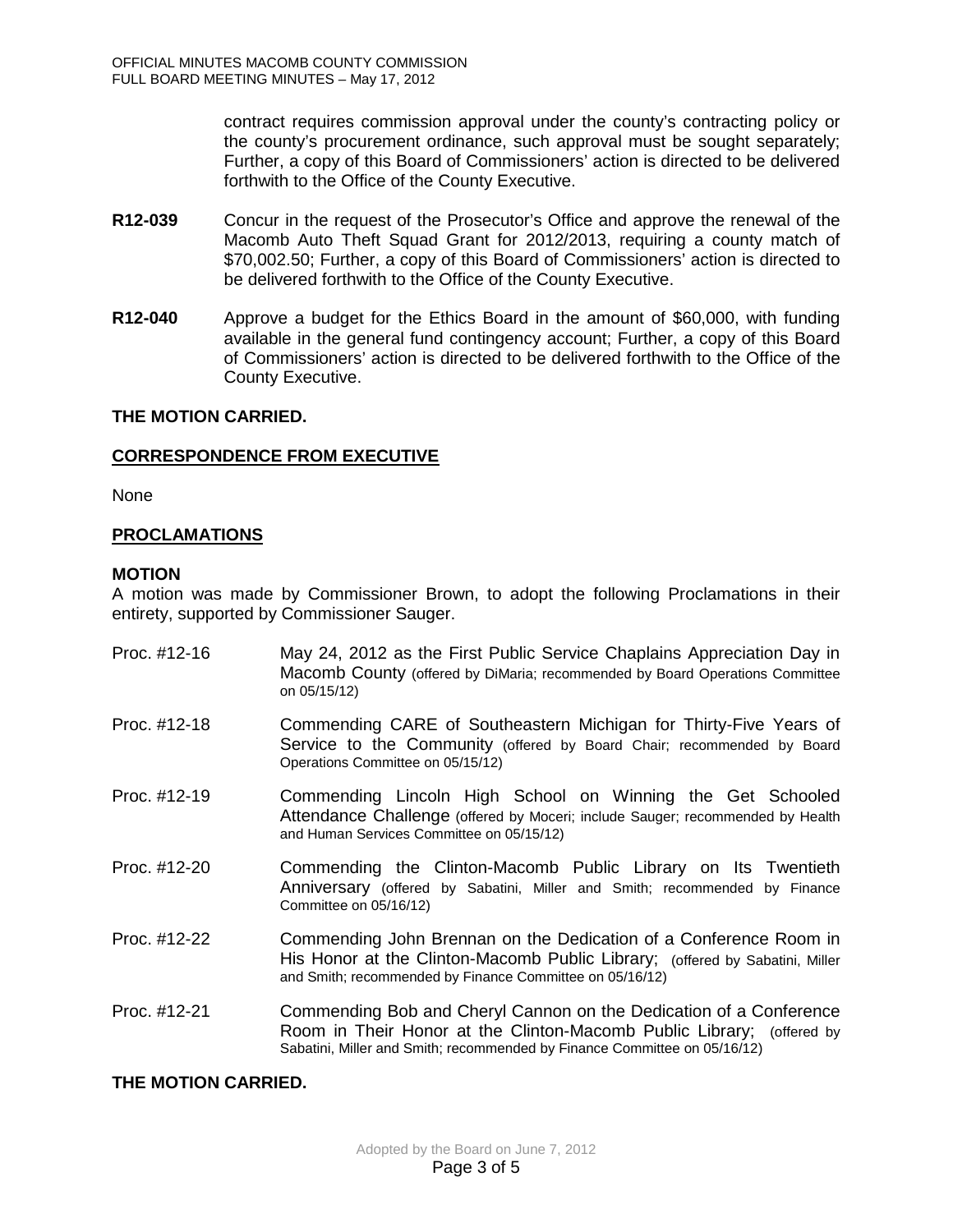#### **NEW BUSINESS**

None

#### **PUBLIC PARTICIPATION**

Don Lobsinger, 29600 Taylor Street, St. Clair Shores Roger Holtslander, 23140 Wellington Crescent, Clinton Township

#### **EXECUTIVE SESSION TO DISCUSS ATTORNEY / CLIENT PRIVILEGED CORRESPONDENCE FROM INDEPENDENT COUNSEL**

#### **MOTION**

A motion was made by Commissioner Sabatini, to enter into executive session to discuss Attorney/Client privileged correspondence from independent counsel, supported by Commissioner Flynn.

A roll call vote was taken.

| <b>NAME</b>              | <b>DISTRICT</b> | <b>YES</b> | <b>NO</b> |
|--------------------------|-----------------|------------|-----------|
| <b>Toni Moceri</b>       |                 | X          |           |
| Marvin Sauger            | 2               | X          |           |
| Phillip A. DiMaria       | 3               | X          |           |
| David J. Flynn           | 4               | X          |           |
| Ray Gralewski            | 5               | X          |           |
| James L. Carabelli       | 6               | X          |           |
| Don Brown                | 7               | X          |           |
| Kathy D. Vosburg         | 8               | X          |           |
| <b>Fred Miller</b>       | 9               | X          |           |
| <b>Roland Fraschetti</b> | 10              | X          |           |
| Kathleen E. Tocco        | 11              | X          |           |
| <b>Bob Smith</b>         | 12              | X          |           |
| <b>Joe Sabatini</b>      | 13              | X          |           |
| <b>TOTALS:</b>           |                 | 13         |           |

#### **THE MOTION CARRIED.**

The Board entered executive session at 7:46 p.m. with it concluding at 9:39 p.m.